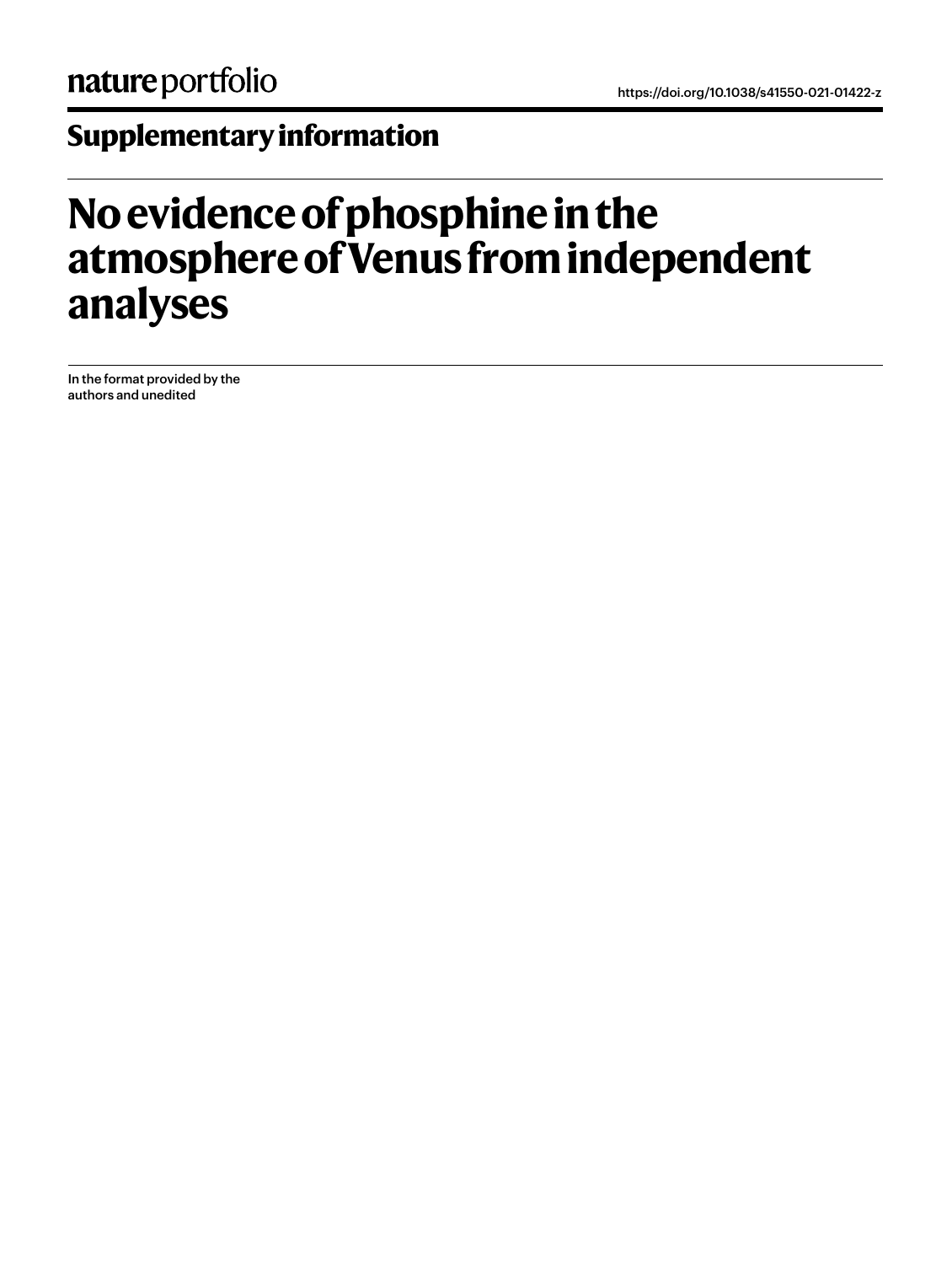#### **Supplementary material**

## **S1: Vertical profiles**

The temperature profile as presented in "extended Data Figure 8" of G2020a is consistent with the Venus International Reference Atmosphere (VIRA)<sup>30</sup> for mid-latitudes (45 degrees latitude), and also consistent with later observations<sup>31</sup>, so is also used in our simulations. The  $SO_2$  profile presented in "extended Data Figure 9" of G2020a is consistent with previous observations<sup>21–23</sup>, in particular at altitudes above 70 km relevant to this investigation, and employed in Figure 1 to model a potential  $SO_2$  contamination signature.  $SO_2$  is known to vary significantly in the mesosphere, with peak abundances beyond 1000 ppbv and a minimum at ~80 km in the 10-100 ppbv range<sup>16,18–27</sup>. Orbital missions, which provide global monitoring, observe large variations on timescales of hours to months superimposed on a long-term trend. Mesospheric  $SO<sub>2</sub>$ abundances at the time of the JCMT observations in June 2017 thus cannot be constrained by SO<sup>2</sup> abundances measured using ALMA in March 2019, and beam dilution could hinder the detectability of  $SO_2$  in Venus with ALMA<sup>17,32</sup>. We also explored other plausible and reported mesospheric  $SO_2$  profiles as measured by spacecraft<sup>16</sup> and similar to case D of ref <sup>17</sup>, with  $SO_2$  of  $\sim$ 30 ppbv at 80 km, and increasing to  $\sim$ 100 ppb at 90 km and reaching  $\sim$ 300 ppb at 95 km. See synthetic spectra for this case in Figure 2.

## **S2: ALMA bandpass corrections**

From our first analysis, we note that the quality of the bandpass did improve with the updated JAO scripts, yet the residual spectra still show large fluctuations (see Supplementary Figure 1). In order to correct for this, a  $12<sup>th</sup>$  order polynomial for the amplitude bandpass calibration was employed in G2020b. We, however, preserved the calibration scheme in the JAO scripts (3<sup>rd</sup>) order polynomial for amplitude bandpass calibration), and removed a  $6<sup>th</sup>$  order polynomial baseline fit from the final spectrum. The impact of masking the center line region and fitting a high-degree polynomial baseline can be quite problematic, as revealed by the effective disappearance of most of the PH<sub>3</sub> signature between G2020a and G2020b and demonstrated in supplementary figure 2. This was also shown systematically and independently for both the  $JCMT<sup>13</sup>$  data and the ALMA<sup>12</sup> data, which both revealed no PH<sub>3</sub> signature. We explored different polynomial fits to the residual data, testing the sensitivity of masking the line center region. We only observe an absorption feature as reported in G2020b when employing a 12<sup>th</sup> order polynomial, yet a  $6<sup>th</sup>$  order already appears to provide a relatively good match to the fluctuations in the spectra (Supplementary Figure 1). We finally note that our second and third analyses result in notably flatter final spectra, only needing a 2<sup>nd</sup> order polynomial to be fit and removed.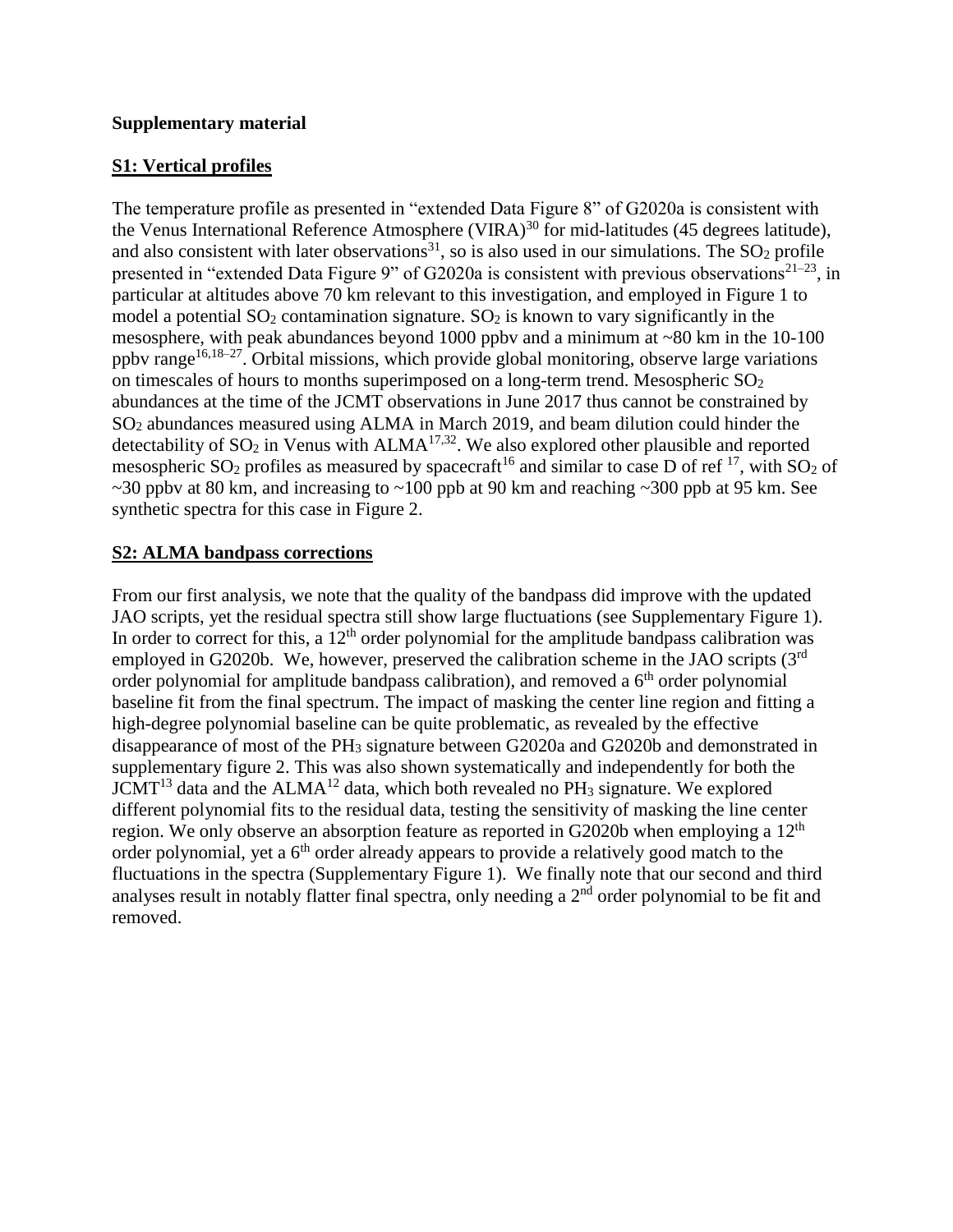

**Supplementary Figure 1:** By masking the center of the spectrum and by fitting a high-degree order polynomial around the line center, features in the core region may be artificially produced (see Supplementary Figure 2). In this figure, we present residual spectra as derived using the JAO scripts, and as presented in G2020b (see bottom/right panel). G2020b employed a bandpass polynomial of  $12<sup>th</sup>$  order for the amplitude bandpass calibration, instead of the original  $3<sup>rd</sup>$  order in the JAO scripts. We preserved all parameters as determined by the JAO team, included all baselines, and ultimately obtained the residual as presented in the top/left panel (order  $0<sup>th</sup>$  baseline removed). We then explored sequentially higher degrees (while masking the center  $\pm$  5 km/s) and reached a reasonably good residual at order 6<sup>th</sup>. The residual with a polynomial of order  $11<sup>th</sup>$  is quite similar to the  $6<sup>th</sup>$  order case, and only when employing a 12<sup>th</sup> order polynomial do we observe a feature as reported in G2020b. In the case of G2020b, the 12<sup>th</sup> order polynomial was not removed post-processing as shown here, but applied to the visibility bandpass calibration.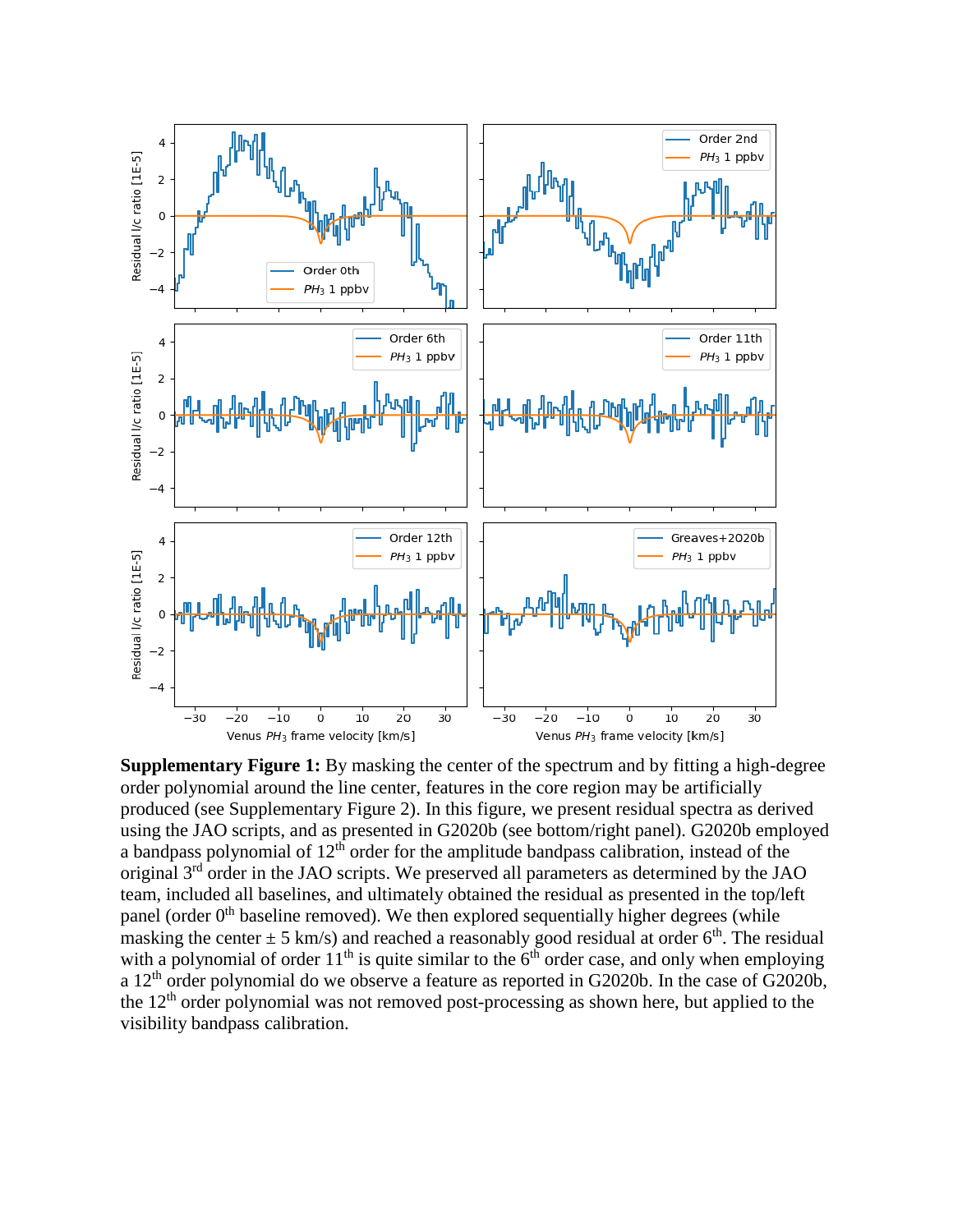

**Supplementary Figure 2:** Impact of masking the core region while fitting a high-degree polynomial order around the center velocities. **Left:** Continuum subtracted residual spectrum of Venus derived employing the original G2020a scripts (yet disabling self-calibration<sup>9</sup> and including all baselines). Polynomial fits  $(12<sup>th</sup> order)$  are superimposed: "non-masked" trace is a fit to the entire spectrum, while "masked" is a fit excluding the center  $\pm$  5 km/s. **Right**: Spectra after subtracting the polynomial fits - The non-masked residual has been offset for clarity. These residuals are derived employing modified scripts as those employed by G2020a, and they are solely to show the complexities on fitting a high-degree polynomial to ripply data.

#### **S3: Validation of the ALMA analysis by interpreting other nearby lines**

We independently analyzed the ALMA data using our calibration scripts for the region near the  $SO_2$  line at 267.537458 GHz and the HDO (J= $2_{2,0}$ - $3_{1,3}$ ) line at 266.16107 GHz (see Fig. Supplementary Figure 3). We do not detect  $SO_2$ , and estimate a mesospheric abundance  $\langle 10 \rangle$ ppbv, which is consistent with the reported range of variability observed of mesospheric  $SO_2$ (see S1). Furthermore, beam dilution could hinder the detectability of  $SO_2$  in Venus<sup>17,32</sup>. We have a detection of HDO, and when assuming a  $D/H$  of  $200<sup>1</sup>$  we estimate a mesospheric value of  $\sim$  60 ppbv for water, in agreement with previous findings<sup>23</sup>.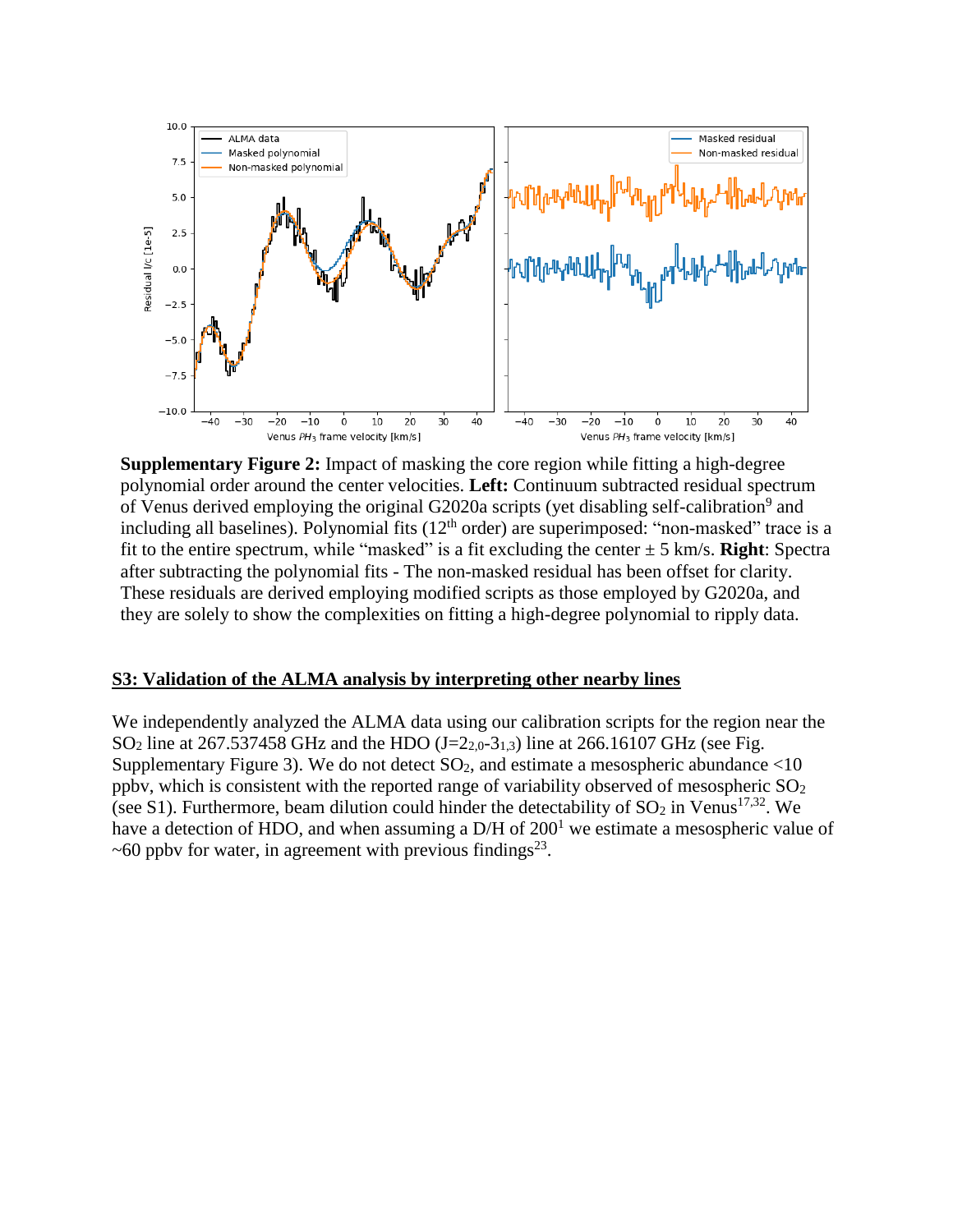

**Supplementary Figure 3:** Comparison between models and ALMA data, for the SO<sub>2</sub>  $(J=13_{3,11}-13_{2,12})$  transition at 267.537458 GHz and for the HDO  $(J=2_{2,0}-3_{1,3})$  transition at 266.161070 GHz. Left: Our independently processed ALMA data for the  $SO_2$  line, and " $SO_2$ model" is a synthetic spectrum modeled employing the VIRA45 T/P profile and mesospheric (70-90 km) abundance of  $SO_2$  of 10 ppb. **Right**: Our analysis of the ALMA data for a nearby HDO line, and "HDO model" is a synthetic spectrum as modeled adopting a D/H of 200<sup>20</sup>, and a plausible H<sub>2</sub>O abundances of ~60 ppby in the mesosphere (70-100 km). A 2<sup>nd</sup> order polynomial was removed from each spectrum (while masking the  $\pm$  5 km/s region).

#### **S4: Altitude of the probed narrow molecular absorptions**

The altitude from which a specific absorption/emission originates is related to the spectroscopic parameters of the targeted line and those of competing radiatively-active species in this spectral region. Going deeper into the Venusian atmosphere, the pressure increases, and so does the Lorentzian width of the lines. For instance, when considering the linewidth of 0.186 cm<sup>-1</sup>/atm for PH<sub>3</sub>, at 70 km (3.4x10<sup>-2</sup> atm) the line would be 213 km/s at 267 GHz, much broader than the narrow window region of  $\pm$  5 km/s or  $\pm$  10 km/s used to search for PH<sub>3</sub>. For the spectral range shown in Figures 1/2 and in the figures in G2020a/b/c, the spectral line would appear completely flat, since it encompasses a spectral range much broader than shown. Since a polynomial is removed for pixels beyond the core region, any PH<sub>3</sub> information beyond this velocity would also be removed. A PH<sub>3</sub> linewidth of 20 km/s would occur at  $3.2x10^{-3}$  atm (81 km), so in principle information below this altitude would be removed. Furthermore, as we go deeper into the atmosphere, collision-induced-absorptions and the broad wings of other strong submillimeter absorbers (e.g.,  $CO_2$ ,  $SO_2$ ,  $H_2O$ ) dominate over the PH<sub>3</sub> signatures, further masking any potential signatures in these regions.

In order to quantify the specific altitude in which PH<sub>3</sub> would produce a detectable absorption in the residual data, we synthetized spectra using the linewidth considered in G2020a/b (0.186 cm- $1/$ atm) at different altitudes for a 10 km layer of PH<sub>3</sub>. The model spectra for each altitude are shown in Supplementary Figure 4, with the bottom altitude listed in the y-axis. The figure